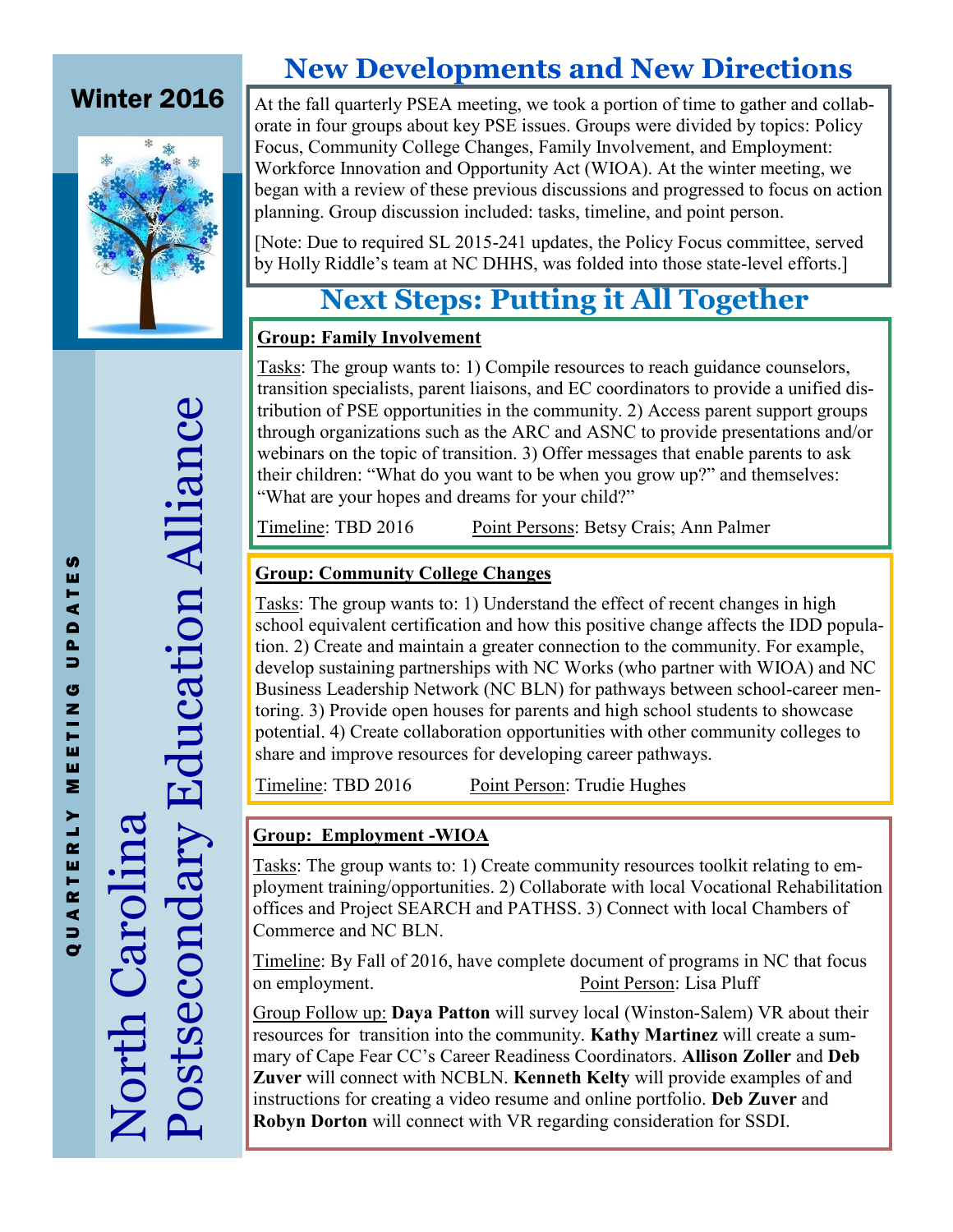## **Legislative Update (Winter):** Session Law 2015-241

**Brief review of House SL 2015-241:** *Educational Opportunities for Students with Disabilities*

- Part One—*Elementary and secondary education*: Improve outcomes for students with disabilities and increase funding for this purpose;
- Part Two—*Postsecondary education:* Partnerships to identify and promote excellence in postsecondary options for youths with disabilities; interagency assessment of and plans for improving postsecondary options, including financial assistance for PSE.

As chair of the *Educational Opportunities for Students with Disabilities* Advisory Committee, DMH/DD/SAS policy advisor **Holly Riddle** updated the Alliance by listing current committee members. She explained that the first report to the NC Legislature:

- Addressed background information and target population
- Delineated the context of the provision
- Described state-wide innovations in postsecondary education for people with disabilities
- Addressed the role of common data indicators for tracking outcomes
- Considered resources and options for linking state-wide databases
- Outlined the implementation process of the provision.

The advisory committee is co-chaired by **Claudia Horn** (Senior Director of Employment Services, Division of Vocation Rehabilitation Services) and **Terri Shelton** (Vice-Chancellor of Research and Economic Development, UNCG ). Other members include: **Courtney Cantrell** (Director, DMH/DD/SAS), **Jason Vogler** (Assistant Director, DMH/DD/SAS); **Stephanie Hanes** (Program Specialist, Transition and Employment Services, Division of Vocation Rehabilitation Services); **Kevin Kelley (**Child Welfare, Division of Social Services), **Danielle McConaga** (Coordinator, NC LINKS, Division of Social Services); **Bill Hussey** (Director, EC Division, Department of Public Instruction), **Beverly Colwell** (ID Consultant, Department of Public Instruction); **Joan Johnson** (Beyond Academics, UNCG); **Gilda Rubio-Festa, Trudie Hughes** (Community College System); **David Westling (**Director, University Participant Program, Western Carolina University), **Emily Furgang Kertcher** (CIDD-UNC); as well as nine other groups of members and alternates that represent "community stakeholders and other interested parties."

While the bill is intended to address needs of all students with disabilities, it is expected to also raise awareness for postsecondary education for students with I/DD.

Find information at <http://www.ncleg.net/> and search for *Education Opportunities for Students with Disabilities Legislative Report* or by clicking on this direct link: [November 2015 Report.](http://www.ncleg.net/documentsites/committees/JLEOC/Reports%20Received/2015%20Reports%20Received/Education%20Opportunities%20for%20Students%20with%20Disabilities/Education%20Opportunities%20for%20Students%20with%20Disabilities%20Report.pdf)



Page 2 NORTH CAROLINA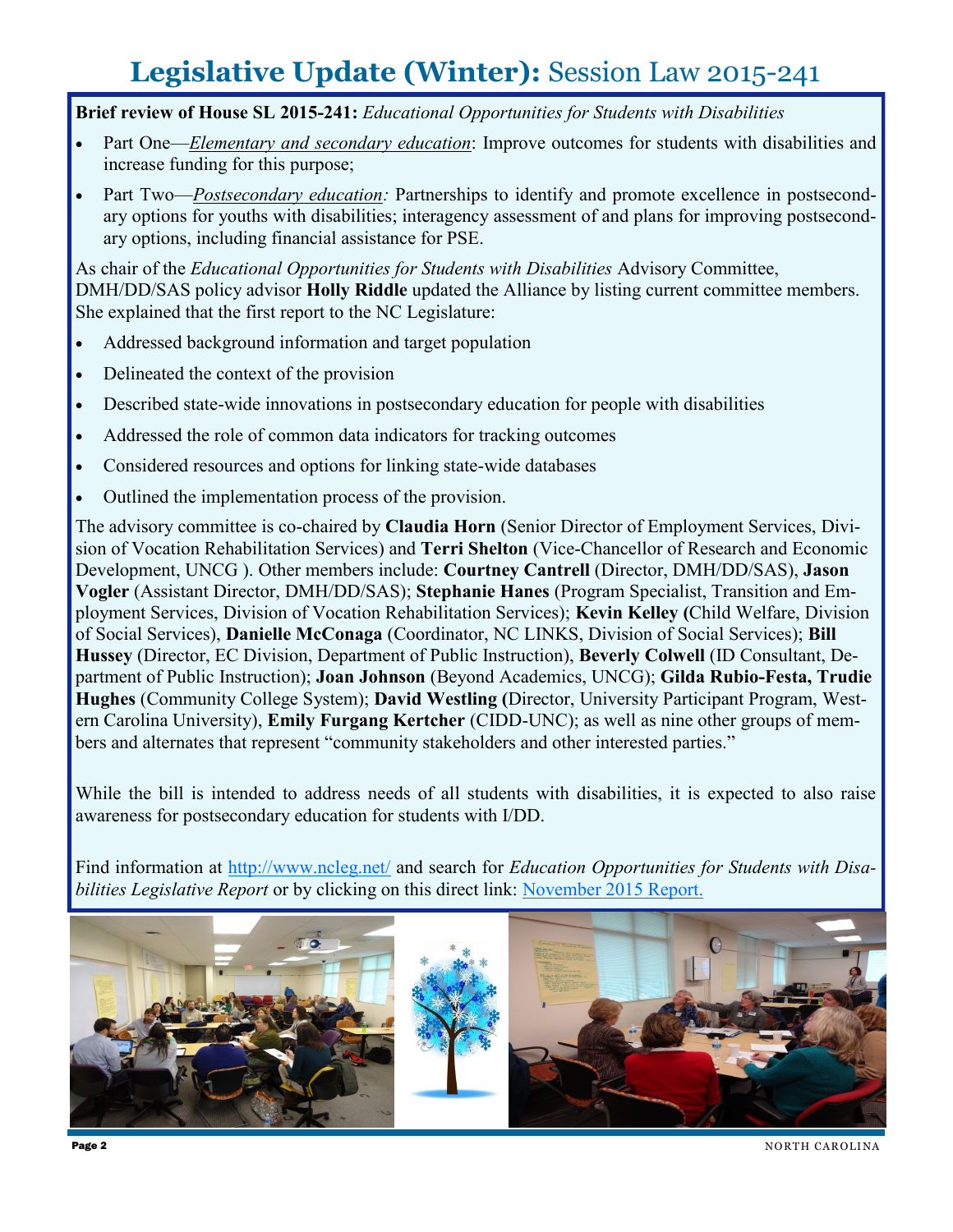# **Member Updates**

**Betsy Crais,** professor, Division of Speech and Hearing Services at UNC-CH, was excited to announce a new training grant for incoming Occupational Therapy, Speech, Language, and Pathology, and Special Education Masters students. This grant will provide funding for two sets of cohorts as they work with youth and their families in the community focusing on issues of transition.

**Michele Hall** stated that Wake Tech is planning for Project SEARCH to be implemented Fall 2016. **Trudie Hughes** announced that across the state, Asheville-Buncombe Tech, Central Piedmont CC, Robeson CC, and Southwestern CC have also implemented a Project SEARCH.

**Deb Zuver** reported about Community TYZE, a secure, online personal support network developed by the Upwards to Financial Stability team at the National Disability Institute. Community TYZE is designed to improve money management, asset development, and financial self-sufficiency. It is offered free of charge to a limited number of PSE programs in NC. Training on this innovative social media tool will be provided to: SDAP-App State, PACE-College of the Albemarle, and Cape Fear CC. In total, this program will accommodate 57 students.

**Mandy Ernest**, coordinator of Pathways at the College of the Albemarle (COA), shared that a hospitality curriculum was recently created with a focus on gaining employment experience. COA received a grant from the local Rotary Club for a community garden.

**Bryan Dooley** and The Adaptables Center for Independent Living in Winston-Salem are currently working on a curriculum that includes disability information and history. Bryan states that North Carolina passed a law requiring these topics be taught in the classroom. However, no standard curriculum is currently being offered.

**Daya Patton** announced the success of a district-wide transition fair in Winston-Salem. The fair had over 400 attendees. Another fair is scheduled for the fall and Daya is currently looking for vendors. The fair will accommodate students ranging from kindergarten to 12th grade.

**Donna Yerby** reported efforts to implement a PSE program at UNC-CH are underway. A vision statement and program proposal are being drafted. The team includes **Betsy Crais, Emily Kertcher, Deb Zuver, Adela VanName** (PATHSS parent advocate), and **Sarah Lineberry** (CIDD trainee). **Harriet Able, Jennifer Diliberto,** and **Linda Mason** with UNC School of Education also participate.



**Freda Lee** stated that the CEC NC Division of Career Development and Transition Annual Conference will be held in Greensboro April 20-22.

**McCafferty Kenmon** stated that the CIDD is recruiting applicants for the LEND (Leadership Education in Neurodevelopmental Disabilities) trainee position in Self-Advocacy for 2016-2017. This year-long interdisciplinary training is one of the few in the country to include Advocacy as a discipline with the cohort.

**Allison Zoller**, director of Persever8, announced a nine-month training pilot supported by local tech companies. The program provides opportunities for internships and work experience in the field. Peserver8 is marketing to the next cohort of participants. Information can be found at: <http://www.persever8.org>

**Vicky Valen** is proud to announce that the first graduating class of ABE at Cape Fear CC in Wilmington will take place this April. The program collaborates with the New Hanover School System—providing classes for both students and parents. We welcome **Kathy Martinez** as Vicky Valen moves toward retirement.